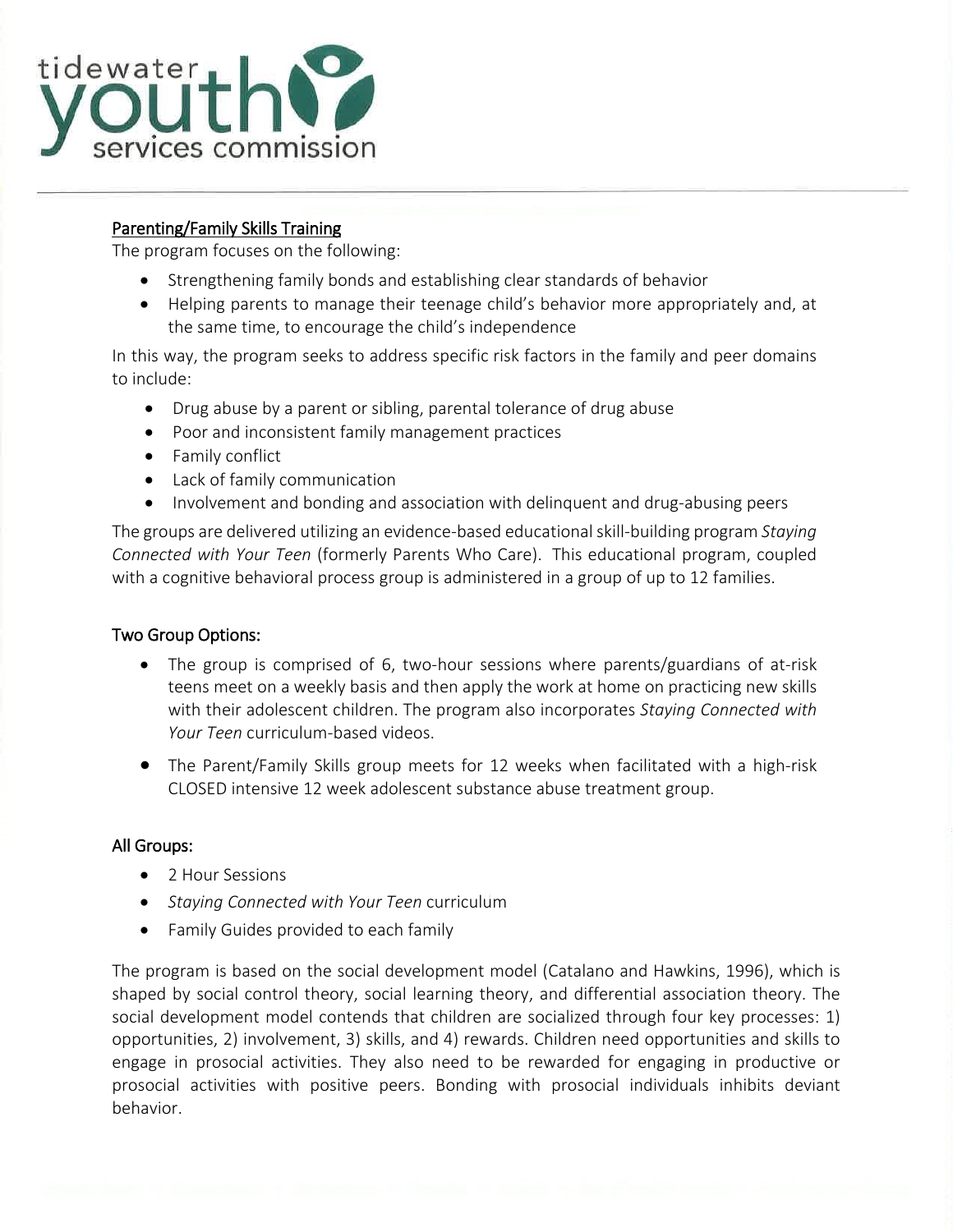## Goals & Objectives:

The Parenting/Family Skills Building groups build upon identified protective factors (such as association with pro-social peers and family bonding) by teaching parents and children strategies that will guide them through a more positive social development process.

- Parents learn how to provide their children with opportunities to contribute to their family and to use reward and recognition strategies to encourage bonding with their children.
- Adolescents learn how to develop skills to participate in activities and opportunities.
- Families also learn how to reduce risk factors that can lead to negative social development.
- Parents attain more effective family management practices by increasing their parental supervision and enforcing consequences for misbehavior by targeting children at specific developmental periods.
- *Staying Connected with Your Teen* aims to decrease problem behaviors such as substance abuse and delinquency.

Specifically, the program aims to achieve the following:

- Enhance parent awareness of risk and protective factors involved in the development of adolescent problem behaviors
- Enhance parent awareness of normal adolescent behavior and development
- Strengthen family management practices
- Establish parental commitment to strengthen family bonds and establish healthy beliefs and clear standards for behavior
- Provide teens with an opportunity to be involved in the learning process with their parents
- Teach parents and teenagers skills for resisting social influences to engage in problem behaviors

All families are provided with a 108-page family workbook with chapters that accompany each session. Each discussion unit focuses on a different core lesson, and chapters proceed in the same fashion. The lessons are:

- 1. Roles: Relating to your teen,
- 2. Risks: Identifying and reducing them,
- 3. Protection: Bonding with your teen to strengthen resilience,
- 4. Tools: Working with your family to solve problems,
- 5. Involvement: Allowing everyone to contribute,
- 6. Policies: Setting family policies on health and safety issues, and
- 7. Supervision: Supervising without invading.